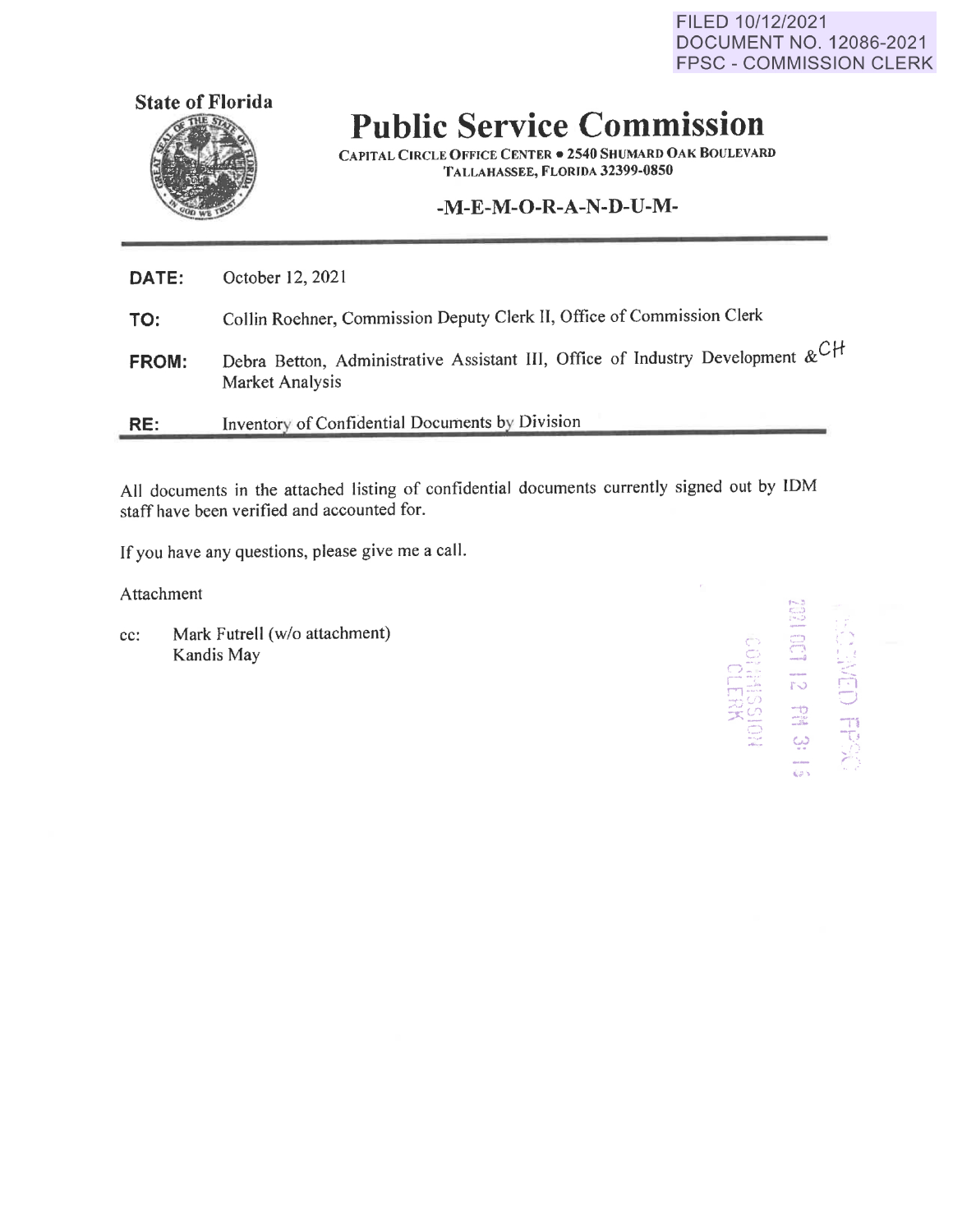Florida Public Service Commission<br>Inventory of Confidential Documents by Responsible Division/Office<br>protection in protect and the confidential State in Equal State of the State of Allied State of the Service of the Servic

|               | Search Result Total: 1 (Division/Office) -- 11 (Docket) -- 79 (Document) |     |                         |           |                       |                          |                                                                     |            |                                                                                                                                                                             |                         |               |
|---------------|--------------------------------------------------------------------------|-----|-------------------------|-----------|-----------------------|--------------------------|---------------------------------------------------------------------|------------|-----------------------------------------------------------------------------------------------------------------------------------------------------------------------------|-------------------------|---------------|
| 1IDM# Docket# | Title -- Office of Industry<br>Development & Market Analysis             | #   | Document                | DateFiled | Lead<br>OPR           | Lead<br>Staff/Att.       |                                                                     |            | Conf.Status StatusDate Description                                                                                                                                          |                         | Retain Return |
|               | 1 - 20190000-OT Undocketed filings for 2019.                             |     | 1 03979-2019 04/29/2019 |           | OPR                   | No Lead No Lead<br>Staff | Confidential<br>claim per<br>364.183(1),<br>F.S.                    | 04/29/2019 | Global Connection (Martin) -<br>(CONFIDENTIAL) Quarterly lifeline report<br>for Q1 2019.                                                                                    | ✓                       |               |
|               |                                                                          |     | 2 03982-2019 04/29/2019 |           | No Lead<br>OPR        | No Lead<br><b>Staff</b>  | Confidential<br>claim per<br>$364.183(1)$ ,<br>F.S.                 | 04/29/2019 | i-wireless (Martin) - (CONFIDENTIAL)<br>Quarterly lifeline report for Q1 2019.                                                                                              |                         |               |
|               |                                                                          | 13. | 05993-2019 07/25/2019   |           | No Lead<br>OPR        | No Lead<br>Staff         | Undocketed<br>telecom co<br>request -<br>treated as<br><b>claim</b> | 07/25/2019 | Global Connection (Martin) -<br>(CONFIDENTIAL) Quarterly lifeline report<br>for Q2 2019, in accordance with Rule 25-<br>4.0665(20), FAC.                                    | v                       |               |
|               |                                                                          |     | 06050-2019 07/26/2019   |           | OPR                   | No Lead No Lead<br>Staff | Undocketed<br>telecom co<br>request -<br>treated as<br>claim        |            | i-wireless (Martin) - (CONFIDENTIAL)<br>07/26/2019 Quarterly lifeline report for Q2-2019, in<br>accordance with Rule 25-4.0665(20), FAC.                                    |                         |               |
|               |                                                                          |     | 5 07610-2019 08/13/2019 |           | No Lead<br>OPR        | No Lead<br>Staff         | Undocketed<br>telecom co<br>request -<br>treated as<br>claim        | 08/13/2019 | i-wireless (Martin) - (CONFIDENTIAL)<br>Certain information in Exhs A and B to<br>responses to 2019 annual lifeline data<br>request.                                        | $\overline{\mathbf{Y}}$ |               |
|               |                                                                          |     | 6 07633-2019 08/14/2019 |           | No Lead<br>OPR        | No Lead<br>Staff         | Undocketed<br>telecom co<br>request -<br>treated as<br>claim        | 08/14/2019 | Cox (McLaughlin) - (CONFIDENTIAL)<br>Highlighted portions of response to 2019<br>annual lifeline data request; specifically,<br>information in questions 1, 2, 4, 5, and 6. | V                       |               |
|               |                                                                          | 17. | 07638-2019 08/14/2019   |           | No Lead<br>OPR        | No Lead<br>Staff         | Undocketed<br>telecom co<br>request -<br>treated as<br>claim        | 08/14/2019 | Windstream (Loken) - (CONFIDENTIAL)<br>Annual 2019 lifeline data request response.                                                                                          |                         |               |
|               |                                                                          |     | 08127-2019 08/15/2019   |           | No Lead<br><b>OPR</b> | No Lead<br>Staff         | Undocketed<br>telecom co<br>request -<br>treated as<br>claim        | 08/15/2019 | Virgin Mobile (Rule) - (CONFIDENTIAL)<br>Response to staff's 2019 lifeline data<br>request regarding annual reporting for<br>ETCs that receive low-income support.          | ∀                       |               |
|               |                                                                          | 9   | 08237-2019 08/19/2019   |           | No Lead<br>OPR        | No Lead<br>Staff         | Confidential<br>claim per<br>364.183(1),<br>F.S.                    | 08/19/2019 | Knology (McCoullough) - (CONFIDENTIAL)<br>Response to 2019 lifeline/link-up data<br>request.                                                                                | ν                       | 44            |
|               |                                                                          |     | 1008484-2019 08/28/2019 |           | No Lead<br>OPR        | No Lead<br>Staff         | Confidential<br>claim per<br>$364.183(1)$ ,<br>F.S.                 | 08/28/2019 | Global Connection (Martin) -<br>(CONFIDENTIAL) Responses to 2019<br>annual lifeline data request, pursuant to<br>Section 364.183, FS, and Rule 25-22.006.<br>FAC.           | V                       |               |
|               |                                                                          |     |                         |           |                       |                          |                                                                     |            |                                                                                                                                                                             |                         |               |

 $\sim$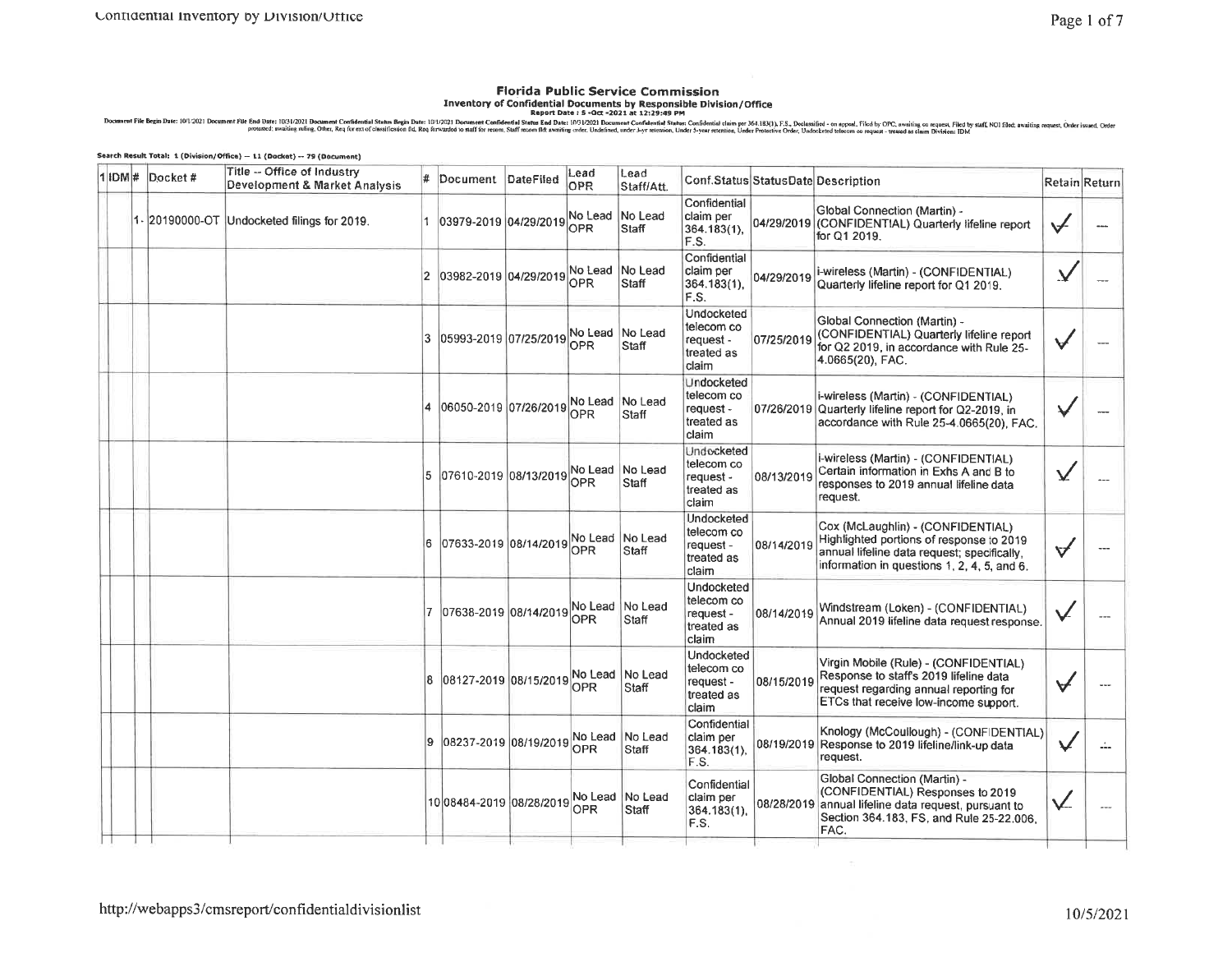|   |             |                                                                                                                                                                               |                | 11 08486-2019 08/28/2019 No Lead No Lead | OPR.            | Staff                      | Confidential<br>claim per<br>364.183(1),<br>F.S.             | 08/28/2019 | Verizon (O'Roark) - (CONFIDENTIAL)<br>Exhs 1 and 3 to petition for a thousand<br>block of telephone numbers in Winterpark.<br>[CLK note: Petition referenced in<br>confidential claim letter (DN 08485-2019)<br>was inadvertently omitted; per telephone<br>call from Verizon, petition will be<br>electronically filed at a later date.] | $\overline{\phantom{a}}$ | V |
|---|-------------|-------------------------------------------------------------------------------------------------------------------------------------------------------------------------------|----------------|------------------------------------------|-----------------|----------------------------|--------------------------------------------------------------|------------|-------------------------------------------------------------------------------------------------------------------------------------------------------------------------------------------------------------------------------------------------------------------------------------------------------------------------------------------|--------------------------|---|
|   |             |                                                                                                                                                                               |                | 12 09559-2019 10/24/2019 No Lead No Lead | <b>OPR</b>      | Staff                      | Confidential<br>claim per<br>364.183(1),<br>F.S.             |            | i-wireless (Martin) - (CONFIDENTIAL)<br>10/24/2019 Quarterly lifeline report for Q3 2019, in<br>accordance with Rule 25-4.0665(20), FAC.                                                                                                                                                                                                  | $\chi$                   |   |
| 2 | 20190204-TA | Petition for expedited review of NXX-<br>X code denial by Number Pooling<br>Administrator for the Okeechobee<br>rate center, by Teleport<br>Communications America, LLC - FL. |                | 1  10921-2019  11/14/2019                | Deas.<br>Sakina | Passidomo.<br>Gabriella    | Confidential<br>Iclaim per<br>364.183(1),<br>F.S.            | 11/14/2019 | TCAL (Hatch) - (CONFIDENTIAL) Certain<br>information contained in Attachments 1 and<br>2 to petition for expedited review of growth<br>code denial.                                                                                                                                                                                       |                          |   |
| 3 |             | 20200000-OT Undocketed filings for 2020.                                                                                                                                      |                | 00573-2020 01/27/2020                    | OPR             | No Lead No Lead<br>Staff   | Undocketed<br>telecom co<br>request -<br>treated as<br>claim | 01/27/2020 | i-wireless, LLC (Martin) - (CONFIDENTIAL)<br>Quarterly lifeline report for Q4 2019.                                                                                                                                                                                                                                                       | $\overline{\mathsf{v}}$  |   |
|   |             |                                                                                                                                                                               | $\overline{2}$ | 01418-2020 03/16/2020                    | <b>OPR</b>      | No Lead No Lead<br>Staff   | Confidential<br>claim per<br>364.183(1),<br>F.S.             | 03/16/2020 | CenturyLink (Mason) - (CONFIDENTIAL)<br>Response to staff's data request regarding<br>2020 CLEC local competition report<br>information (TX273).                                                                                                                                                                                          | V                        |   |
|   |             |                                                                                                                                                                               |                | 3 01420-2020 03/16/2020 No Lead No Lead  | OPR             | Staff                      | Confidential<br>claim per<br>$364.183(1)$ ,<br>F.S.          | 03/16/2020 | CenturyLink (Mason) - (CONFIDENTIAL)<br>Response to staff's data request regarding<br>2020 ILEC local competition report<br>information. (TL727)                                                                                                                                                                                          |                          |   |
|   |             |                                                                                                                                                                               |                | 01422-2020 03/16/2020                    | OPR.            | No Lead No Lead<br>Staff   | Confidential<br>claim per<br>364.183(1),<br>F.S.             | 03/16/2020 | CenturyLink (Mason) - (CONFIDENTIAL)<br>Response to staff's 2020 CLEC local<br>competition data request on behalf of Level<br>3 Telecom (TX238, TA013), Broadwing<br>(TX804), Global Crossing (TX176) and<br>TelCove (TX912).                                                                                                             | V                        |   |
|   |             |                                                                                                                                                                               |                | 5 01474-2020 03/18/2020                  | <b>OPR</b>      | No Lead   No Lead<br>Staff | Confidential<br>claim per<br>364.183(1),<br>F.S.             |            | WOW! (Otto) - (CONFIDENTIAL)<br>03/18/2020 Response to staff's 2019 CLEC local<br>competition data request.                                                                                                                                                                                                                               | V                        |   |
|   |             |                                                                                                                                                                               |                | 6 01830-2020 04/08/2020                  | No Lead<br>OPR  | No Lead<br><b>Staff</b>    | Confidential<br>claim per<br>364.183(1),<br>F.S.             | 04/08/2020 | AT&T Corp; Teleport (Sirianni) -<br>(CONFIDENTIAL) Response to 2020 CLEC<br>questionnaire. (TA062; TA085)                                                                                                                                                                                                                                 |                          |   |
|   |             |                                                                                                                                                                               |                | 7 01837-2020 04/08/2020                  | No Lead<br>OPR  | No Lead<br>Staff           | Confidential<br>claim per<br>$364.183(1)$ ,<br>F.S.          | 04/08/2020 | AT&T Florida (Sirianni) - (CONFIDENTIAL)<br>Response to 2020 CLEC questionnaire.<br>(TX031)                                                                                                                                                                                                                                               |                          |   |
|   |             |                                                                                                                                                                               |                | 8 01841-2020 04/08/2020                  | No Lead<br>OPR  | No Lead<br>Staff           | Confidential<br>claim per<br>364.183(1).<br>F.S.             |            | AT&T Florida (Sirianni) - (CONFIDENTIAL)<br>04/08/2020 Response to 2020 CLEC questionnaire.<br>(TL720)                                                                                                                                                                                                                                    | V                        |   |
|   |             |                                                                                                                                                                               |                | 01844-2020 04/08/2020                    | No Lead<br>OPR  | No Lead<br>Staff           | Confidential<br>Iclaim per<br> 364.183(1),                   |            | Frontier (Douglass) - (CONFIDENTIAL)<br>04/08/2020 Response to 2020 ILEC questionnaire.<br>(TL732)                                                                                                                                                                                                                                        | Y.                       |   |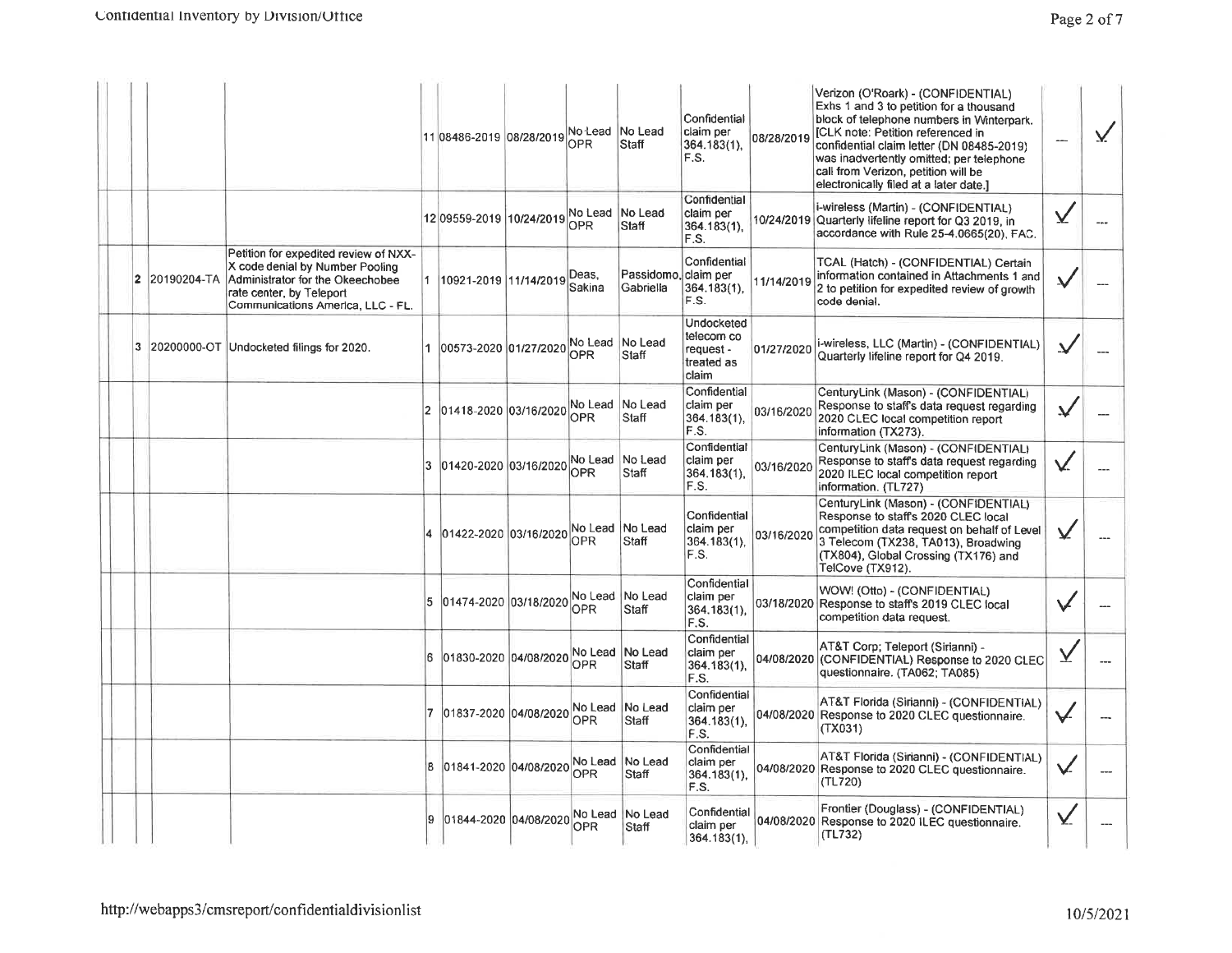|                                          |                         |                          | F.S.                                                         |            |                                                                                                                                                                                                                                                 |   |     |
|------------------------------------------|-------------------------|--------------------------|--------------------------------------------------------------|------------|-------------------------------------------------------------------------------------------------------------------------------------------------------------------------------------------------------------------------------------------------|---|-----|
| 10 01931-2020 04/13/2020 No Lead No Lead | OPR                     | Staff                    | Confidential<br>claim per<br>364.183(1),<br>F.S.             | 04/13/2020 | Intrado - (CONFIDENTIAL) Response to<br>2020 CLEC data request. (TX607; TX544)                                                                                                                                                                  | Y |     |
| 11 01983-2020 04/15/2020                 | No Lead<br>OPR          | No Lead<br>Staff         | Confidential<br>claim per<br>364.183(1),<br>F.S.             |            | Comcast (Self) - (CONFIDENTIAL)<br>04/15/2020 Response to 2020 CLEC questionnaire.<br>(TX576)                                                                                                                                                   |   |     |
| 12 01986-2020 04/15/2020 No Lead         |                         | No Lead<br>Staff         | Confidential<br>claim per<br>364.183(1),<br>F.S.             | 04/15/2020 | TDS (McCabe) - (CONFIDENTIAL)<br>Response to [2020] local competition report<br>data request; provided in hard copy and<br>electronic versions.                                                                                                 |   |     |
| 13 01996-2020 04/15/2020                 | No Lead No Lead<br>OPR. | Staff                    | Confidential<br>claim per<br>364.183(1),<br>F.S.             | 04/15/2020 | Sprint (Rule) - (CONFIDENTIAL) Response<br>to 2020 CLEC questionnaire. (TX045)                                                                                                                                                                  |   |     |
| 14 02312-2020 04/30/2020                 | No Lead<br>OPR.         | No Lead<br><b>Staff</b>  | Other                                                        |            | i-wireless, LLC [i-wireless] (Martin) -<br>04/30/2020 (CONFIDENTIAL) Quarterly lifeline report<br>for Q1 2020.                                                                                                                                  |   |     |
| 15 02825-2020 05/28/2020                 | No Lead<br>OPR.         | <b>No Lead</b><br>Staff  | Other                                                        | 05/28/2020 | Smart City (Means) - (CONFIDENTIAL)<br>Certain documents associated with CAF-<br>ICC recovery mechanism.                                                                                                                                        |   |     |
| 16 02921-2020 06/04/2020                 | No Lead<br><b>OPR</b>   | No Lead<br>Staff         | Confidential<br>claim per<br>364.183(1).<br>F.S.             | 06/04/2020 | Atlantic - (CONFIDENTIAL) Response to<br>2020 CLEC questionnaire. (TY137)                                                                                                                                                                       |   | --- |
| 1702990-2020 06/09/2020 NULL             |                         | No Lead No Lead<br>Staff | Undocketed<br>telecom co<br>request -<br>treated as<br>claim | 06/11/2020 | Consolidated Communications (Smith) -<br>(CONFIDENTIAL) Copy of CAF-ICC data<br>collection showing projected eligibility for<br>CAF-ICC funding that NECA has submitted<br>to FCC and USAC, pursuant to Section<br>54.304(d)(1) of FCC's rules. |   |     |
| 18 03181-2020 06/18/2020 No Lead         |                         | No Lead<br>Staff         | Undocketed<br>telecom co<br>request -<br>treated as<br>claim |            | Atlantic Broadband - (CONFIDENTIAL)<br>06/22/2020 Response to 2020 CLEC questionnaire.<br>(TY137)                                                                                                                                               |   |     |
| 19 04136-2020 07/30/2020 No Lead         | OPR                     | No Lead<br>Staff         | Confidential<br>claim per<br>$364.183(1)$ ,<br>F.S.          |            | WOW! (McCollough) - (CONFIDENTIAL)<br>07/31/2020 Attachment 1 and 2 to response to June<br>2020 lifeline/link-up data request.                                                                                                                  |   |     |
| 20 04211-2020 08/03/2020                 | No Lead<br>OPR          | No Lead<br>Staff         | Other                                                        | 08/03/2020 | i-wireless - (CONFIDENTIAL) Quarterly<br>lifeline report for Q2 2020.                                                                                                                                                                           |   |     |
| 21 04375-2020 08/12/2020                 | No Lead<br>OPR          | No Lead<br><b>Staff</b>  | Other                                                        |            | Windstream (Loken) - (CONFIDENTIAL)<br>08/14/2020 Market-sensitive information contained in<br>ILEC lifeline data request 2020.                                                                                                                 |   |     |
| 22 04437-2020 08/14/2020                 | <b>OPR</b>              | No Lead No Lead<br>Staff | Undocketed<br>telecom co<br>reguest -<br>treated as<br>claim | 08/14/2020 | T-Mobile (Self) - (CONFIDENTIAL) Lifeline<br>data request, FCC Form 497 reports.                                                                                                                                                                |   | --- |
| 23 04784-2020 08/20/2020                 |                         | No Lead No Lead          | claim per                                                    |            | Confidential   08/20/2020   Assuance Wireless (Rule) -<br>(CONFIDENTIAL) Highlighted portions of                                                                                                                                                |   |     |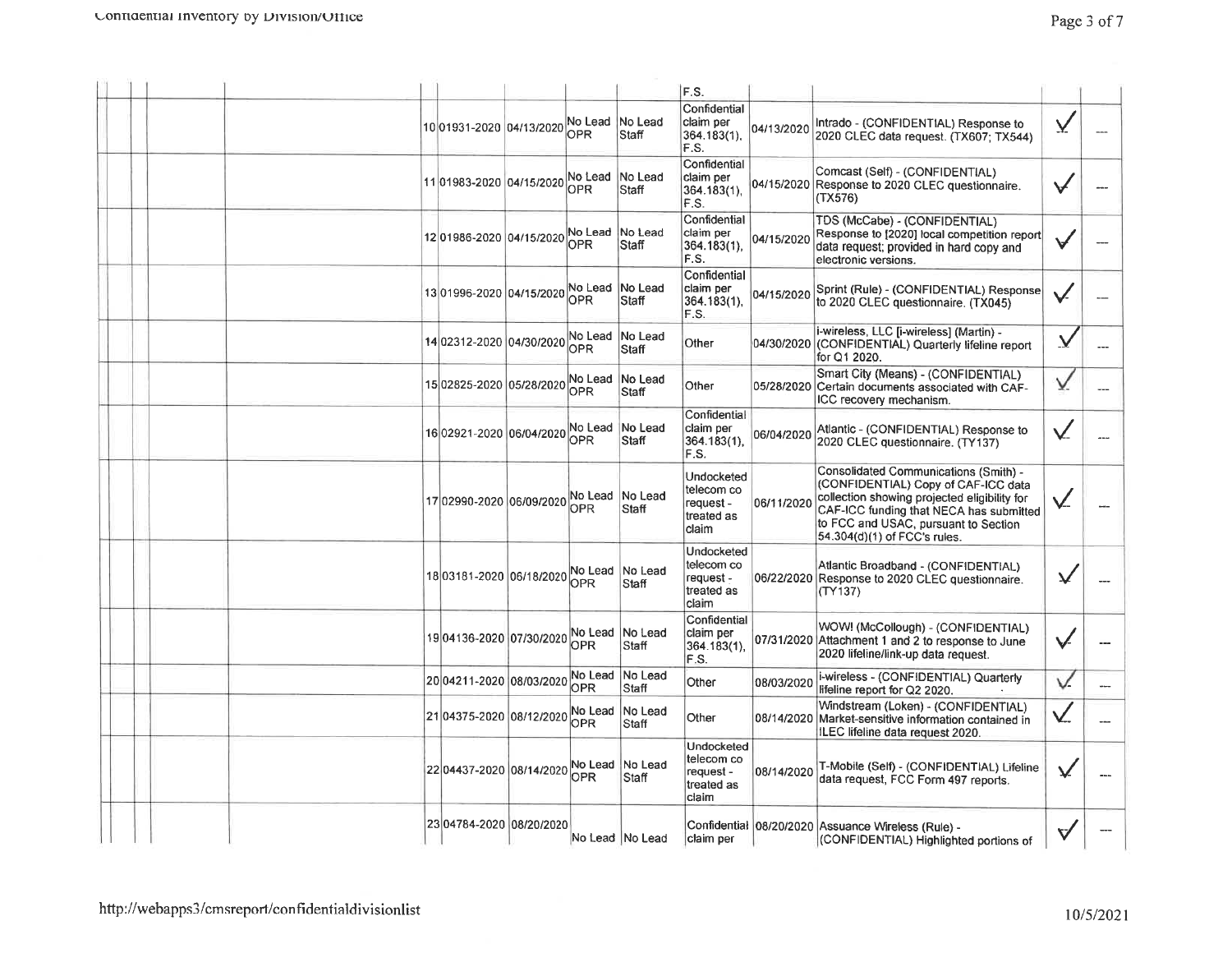|    |             |                                                                                                     |     |                          | <b>OPR</b>            | Staff                           | 364.183(1),<br>F.S.                              |            | response to staff's lifeline data request, as<br>required by Rule 25-22.006(5), FAC.                                                                    |    |  |
|----|-------------|-----------------------------------------------------------------------------------------------------|-----|--------------------------|-----------------------|---------------------------------|--------------------------------------------------|------------|---------------------------------------------------------------------------------------------------------------------------------------------------------|----|--|
|    |             |                                                                                                     |     | 24 05283-2020 08/28/2020 | No Lead<br><b>OPR</b> | No Lead<br>Staff                | Confidential<br>claim per<br>364.183(1),<br>F.S. | 08/31/2020 | i-wireless (Martin) - (CONFIDENTIAL)<br>Responses to 2020 annual lifeline data<br>request, pursuant to Section 364.183, FS,<br>and Rule 25-22.006, FAC. | x  |  |
|    |             |                                                                                                     |     | 25 11555-2020 10/27/2020 | No Lead<br>OPR        | No Lead<br>Staff                | Other                                            |            | i-wireless (Martin) - (CONFIDENTIAL)<br>10/29/2020 Quarterly lifeline report for Q3 2020, in<br>accordance with Rule 25-4.0665(20), FAC.                | V  |  |
|    | 20200253-TX | Application for certificate to provide<br>local telecommunications service by<br>Netsync Fiber Inc. |     | 13187-2020 12/07/2020    | Deas.<br>Sakina       | Passidomo,<br>Gabriella         | Rea<br>forwarded to<br>staff for<br>recom        |            | Netsync (Rowland) - (CONFIDENTIAL)<br>12/10/2020 Financials; business information [Exh 2 to<br>application (DN 13185-2020)].                            |    |  |
| 5. |             | 20210000-OT Undocketed filings for 2021.                                                            |     | 1 01462-2021 01/21/202   | No Lead<br>OPR        | No Lead<br>Staff                | Other                                            | 01/22/202  | i-wireless (Martin) - (CONFIDENTIAL)<br>Quarterly lifeline report for Q4 2020.                                                                          |    |  |
|    |             |                                                                                                     |     | 02999-2021 03/22/202     | No Lead<br><b>OPR</b> | No Lead<br>Staff                | Confidential<br>claim per<br>364.183(1),<br>F.S. | 03/22/2021 | Intrado - (CONFIDENTIAL) Response to<br>2021 CLEC questionnaire. (TX607)                                                                                |    |  |
|    |             |                                                                                                     | 3   | 03060-2021 03/25/2021    | No Lead<br><b>OPR</b> | No Lead<br><b>Staff</b>         | Confidential<br>claim per<br>364.183(1).<br>F.S. |            | WOW! (Otto) - (CONFIDENTIAL)<br>03/25/2021 Response to 2021 CLEC questionnaire.<br>(TX215)                                                              |    |  |
|    |             |                                                                                                     |     | 03100-2021 03/29/2021    | <b>OPR</b>            | No Lead No Lead<br><b>Staff</b> | Confidential<br>claim per<br>364.183(1),<br>F.S. | 03/29/2021 | MCImetro (Chesney) - (CONFIDENTIAL)<br>FCC Form 477. (TA005)                                                                                            | ¥  |  |
|    |             |                                                                                                     |     | 5 03192-2021 04/01/2021  | OPR                   | No Lead No Lead<br>Staff        | Confidential<br>claim per<br>364.183(1).<br>F.S. |            | XO (Adams) - (CONFIDENTIAL) FCC Form<br>04/06/2021 477 for 12/31/21, in response to 2020<br>CLEC questionnaire. (TX205)                                 |    |  |
|    |             |                                                                                                     |     | 6 03248-2021 04/06/2021  | OPR                   | No Lead No Lead<br>Staff        | Confidential<br>claim per<br>364.183(1),<br>F.S. | 04/08/2021 | Matrix - (CONFIDENTIAL) [Florida] specific<br>portion of FCC Form 477 and CLEC data<br>request questionnaire.                                           | Ý. |  |
|    |             |                                                                                                     |     | 7 03278-2021 04/07/2021  | OPR.                  | No Lead No Lead<br>Staff        | Confidential<br>claim per<br>364.183(1),<br>F.S. |            | Terra Nova (Bucci) - (CONFIDENTIAL)<br>04/08/2021 Response [to CLEC Questionnaire<br>$(TX791)$ ].                                                       | Y  |  |
|    |             |                                                                                                     | 8   | 03280-2021 04/07/2021    | <b>OPR</b>            | No Lead No Lead<br>Staff        | Confidential<br>claim per<br>364.183(1),<br>F.S. |            | Communications Authority (Bucci) -<br>04/08/2021 (CONFIDENTIAL) Response [to CLEC<br>Questionnaire (TY058)].                                            | V  |  |
|    |             |                                                                                                     | 19. | 03431-2021 04/13/2021    | <b>OPR</b>            | No Lead No Lead<br>lStaff       | Confidential<br>claim per<br>364.183(1),<br>F.S. |            | AT&T Florida (Sirianni) - (CONFIDENTIAL)<br>04/15/2021 Response to 2021 CLEC questionnaire.<br>(TX031)                                                  |    |  |
|    |             |                                                                                                     |     | 1003433-2021 04/13/2021  | IOPR.                 | No Lead No Lead<br>Staff        | Confidential<br>claim per<br>364.183(1),<br>F.S. |            | AT&T Florida (Sirianni) - (CONFIDENTIAL)<br>04/15/2021 Response to 2021 CLEC questionnaire.<br>(TL720)                                                  |    |  |
|    |             |                                                                                                     |     | 11 03435-2021 04/13/2021 | <b>OPR</b>            | No Lead   No Lead<br>Staff      | Confidential<br>claim per<br>$364.183(1)$ ,      |            | AT&T Corp.; Teleport (Sirianni) -<br>04/15/2021 (CONFIDENTIAL) Response to 2021 CLEC<br>questionnaire. (TA062; TA085)                                   |    |  |

 $\zeta$  is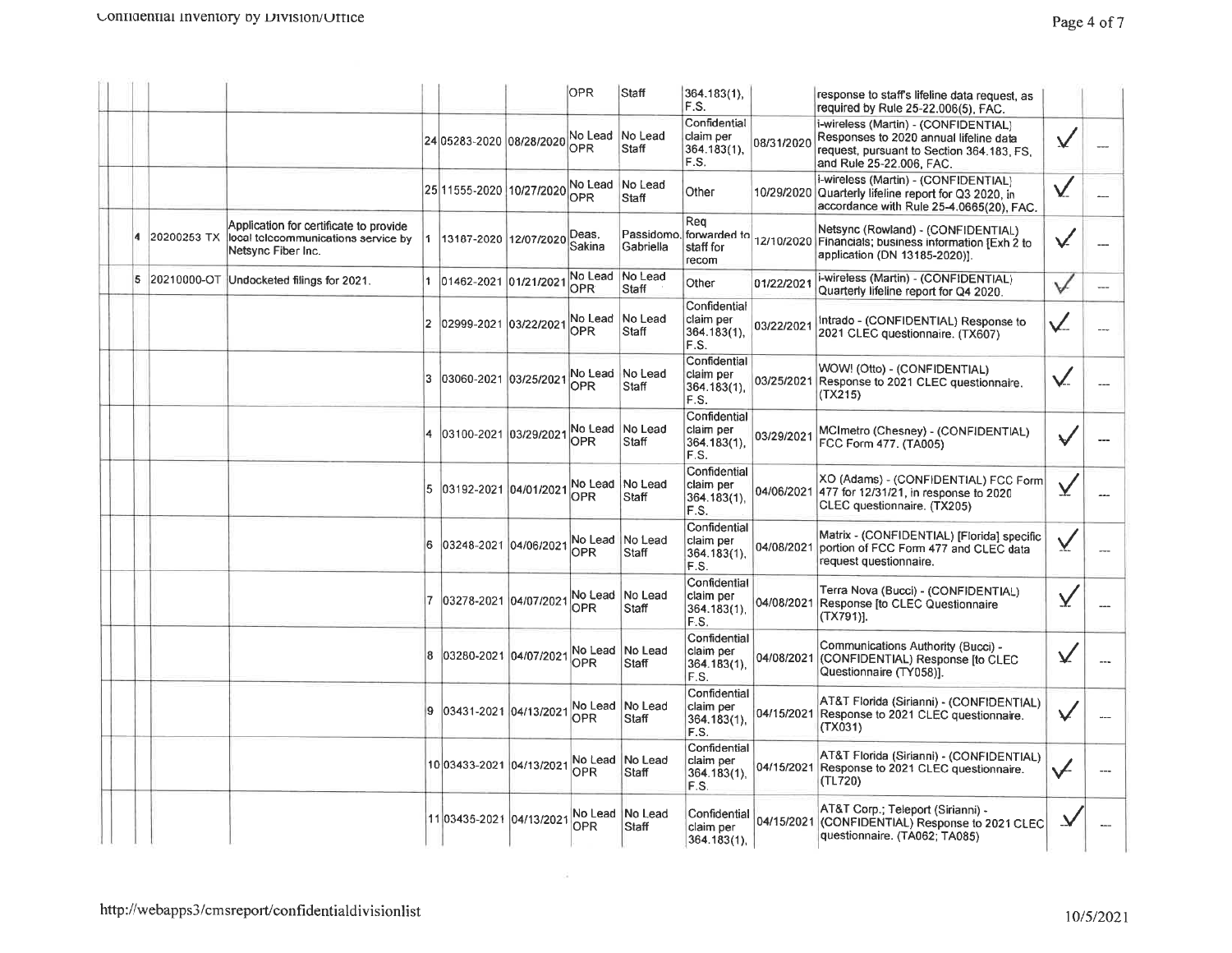|  |                          |                                    |                             | F.S.                                                |            |                                                                                                                                                        |                         |                |
|--|--------------------------|------------------------------------|-----------------------------|-----------------------------------------------------|------------|--------------------------------------------------------------------------------------------------------------------------------------------------------|-------------------------|----------------|
|  | 12 03453-2021 04/14/2021 | No Lead No Lead<br>OPR <sub></sub> | Staff                       | Confidential<br>claim per<br> 364.183(1),<br>F.S.   |            | Cox (Lawrence) - (CONFIDENTIAL) FCC<br>04/15/2021 Form 477 in response to 2021 CLEC<br>questionnaire. (TA027)                                          |                         |                |
|  | 13 03475-2021 04/15/2021 | No Lead No Lead<br>OPR.            | Staff                       | Confidential<br>claim per<br>364.183(1),<br>IF.S.   |            | i-wireless (Martin) - (CONFIDENTIAL)<br>04/19/2021 Quarterly lifeline report for Q1-2021, in<br>accordance with Rule 25-4.0665(20). FAC.               | V                       |                |
|  | 14 03497-2021 04/15/2021 | No Lead<br><b>OPR</b>              | No Lead<br>Staff            | Confidential<br>claim per<br>364.183(1)<br>F.S.     | 04/19/2021 | Level 3; Broadwing; Global Crossing;<br>TelCove (Mason) - (CONFIDENTIAL)<br>Response to 2021 CLEC data request.<br>(TX238; TA013; TX804; TX176; TX912) | V                       |                |
|  | 15 03499-2021 04/15/2021 | No Lead No Lead<br>OPR             | Staff                       | Confidential<br>claim per<br>364.183(1),<br>F.S.    | 04/19/2021 | CenturyLink (Mason) - (CONFIDENTIAL)<br>Response to 2021 CLEC data request.<br>(TX273)                                                                 | V                       |                |
|  | 16 03501-2021 04/15/2021 | <b>OPR</b>                         | No Lead No Lead<br>Staff    | Confidential<br>claim per<br>364.183(1),<br>F.S.    |            | CenturyLink (Mason) - (CONFIDENTIAL)<br>04/19/2021 Response to 2021 ILEC data request.<br>(TL727)                                                      |                         |                |
|  | 17 03529-2021 04/16/2021 | No Lead<br>OPR                     | No Lead<br>Staff            | Confidential<br>claim per<br>364.183(1),<br>F.S.    |            | Atlantic Broadband - (CONFIDENTIAL)<br>04/19/2021 Response to 2021 CLEC data request.<br>(TY137)                                                       | $\overline{\mathsf{X}}$ |                |
|  | 1803541-2021 04/16/2021  | No Lead<br><b>OPR</b>              | No Lead<br>Staff            | Confidential<br>claim per<br>$364.183(1)$ ,<br>F.S. |            | Frontier (Douglass) - (CONFIDENTIAL)<br>04/19/2021 Response to 2021 ILEC questionnaire.<br>(TL710; TL732)                                              |                         |                |
|  | 1903589-2021 04/20/2021  | OPR                                | No Lead   No Lead<br>Staff  | Confidential<br>claim per<br>$364.183(1)$ ,<br>F.S. | 04/23/2021 | MCC Telephony (Sokolin-Maimon) -<br>(CONFIDENTIAL) FCC Form 477 in<br>response to 2021 CLEC questionnaire.<br>(TX842)                                  |                         |                |
|  | 2003621-2021 04/21/2021  | <b>OPR</b>                         | No Lead No Lead<br>Staff    | Confidential<br>claim per<br> 364.183(1),<br>F.S.   | 04/23/2021 | Comcast Phone (Self) - (CONFIDENTIAL)<br>Response to 2021 CLEC data request.<br>(TX576)                                                                |                         |                |
|  | 21 03624-2021 04/21/2021 | OPR.                               | No Lead No Lead<br>Staff    | Confidential<br>claim per<br>364.183(1),<br>F.S.    | 04/23/2021 | TDS Telecom (McCabe) -<br>(CONFIDENTIAL) Response to 2020 CLEC<br>questionnaire and FCC Form 477.                                                      |                         | $\overline{a}$ |
|  | 22 03742-2021 04/28/2021 | OPR.                               | No Lead No Lead<br>Staff    | Confidential<br>claim per<br> 364.183(1),<br>F.S.   |            | Crown Castle (Hilb) - (CONFIDENTIAL)<br>04/30/2021 Response to 2021 CLEC questionnaire.<br>(TY152)                                                     |                         |                |
|  | 23 03843-2021 05/03/2021 | 0PR                                | No Lead   No Lead<br>lStaff | Confidential<br>claim per<br>364.183(1),<br>F.S.    |            | RCLEC (Coffman) - (CONFIDENTIAL)<br>05/04/2021 Response to 2021 CLEC questionnaire<br>(TY062).                                                         | V                       |                |
|  | 24 03845-2021 05/03/2021 | OPR                                | No Lead  No Lead<br>Staff   | Confidential<br>claim per<br>364.183(1),<br>F.S.    |            | NEFCOM (Custer) - (CONFIDENTIAL)<br>05/04/2021 Response to 2021 ILEC questionnaire.<br>(TL715)                                                         | V                       | ---            |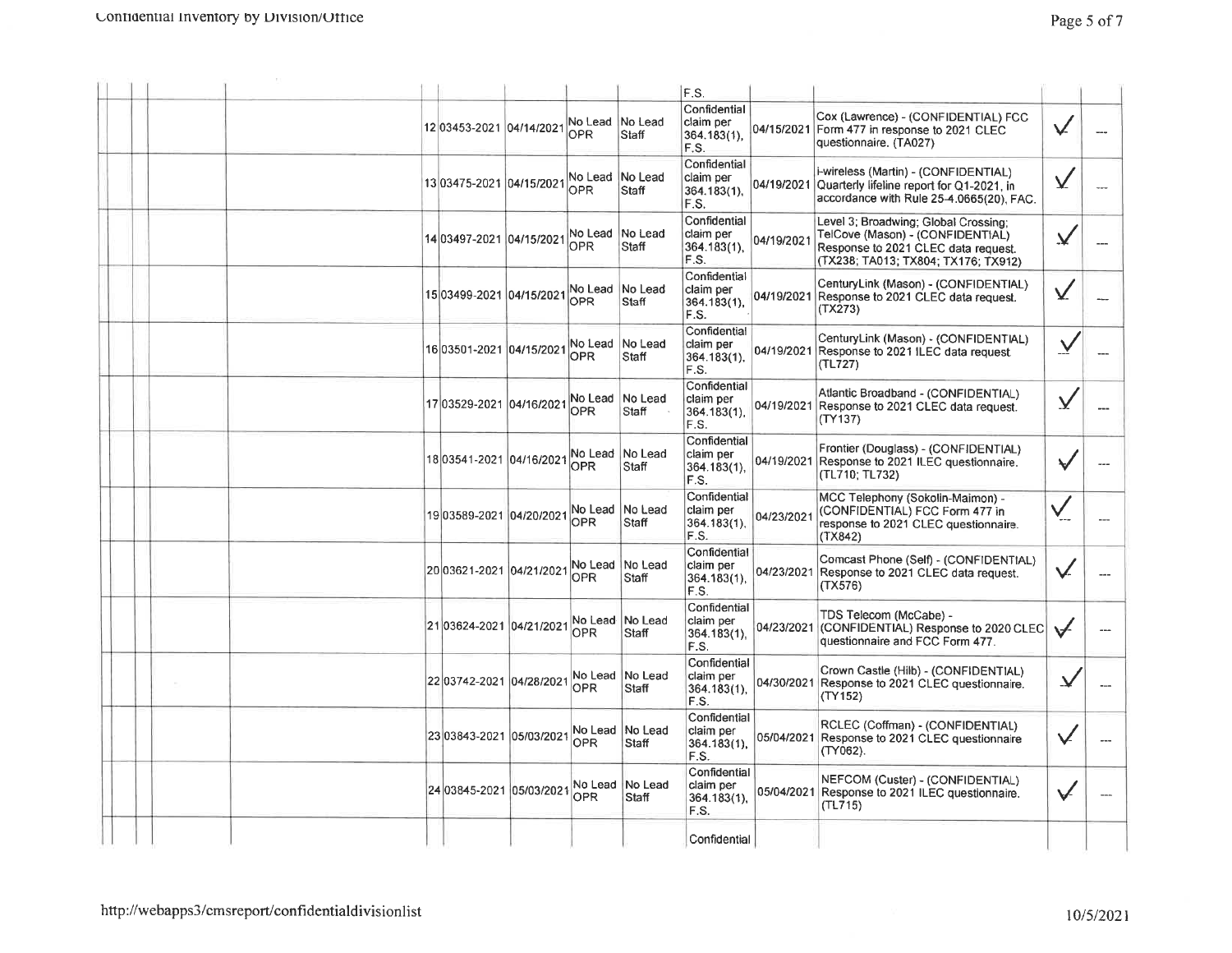| Page 6 of |  |  |
|-----------|--|--|
|-----------|--|--|

|                    |                                                                                                                                                                                                                                                                                                            | 25 04108-2021 05/17/2021        | No Lead No Lead<br><b>OPR</b> | Staff                    | claim per<br>364.183(1),<br>F.S.                             | 05/19/2021 | Smart Choice (Isar) - (CONFIDENTIAL)<br>FCC Form 477. (TY176)                                                                                                                                                                                                 |     |     |
|--------------------|------------------------------------------------------------------------------------------------------------------------------------------------------------------------------------------------------------------------------------------------------------------------------------------------------------|---------------------------------|-------------------------------|--------------------------|--------------------------------------------------------------|------------|---------------------------------------------------------------------------------------------------------------------------------------------------------------------------------------------------------------------------------------------------------------|-----|-----|
|                    |                                                                                                                                                                                                                                                                                                            | 26 04641-2021 06/10/2021        | No Lead<br><b>OPR</b>         | No Lead<br>Staff         | Confidential<br>claim per<br>364.183(1),<br>F.S.             |            | Smart City (Means) - (CONFIDENTIAL) CD<br>06/10/2021 containing certain documents associated<br>with CAF-ICC recovery mechanism.                                                                                                                              |     | --- |
|                    |                                                                                                                                                                                                                                                                                                            | 27 06767-2021 06/23/2021        | No Lead No Lead<br>OPR        | <b>Staff</b>             | Undocketed<br>telecom co<br>request -<br>treated as<br>claim | 06/23/2021 | Consolidated Communications (Smith) -<br>(CONFIDENTIAL) Copies of the 2021 CAF-<br>ICC data collection showing projected<br>eligibility for CAF-ICC funding that NECA<br>has submitted to the FCC and USAC on<br>behalf of Consolidated Communications.       |     |     |
|                    |                                                                                                                                                                                                                                                                                                            | 28 08122-2021 07/19/2021        | No Lead No Lead<br><b>OPR</b> | Staff                    | Confidential<br>claim per<br>364.183(1),<br>F.S.             | 07/28/2021 | i-wireless (Roberts) - (CONFIDENTIAL)<br>Quarterly lifeline report for Q2 2021.                                                                                                                                                                               |     |     |
|                    |                                                                                                                                                                                                                                                                                                            | 2908582-2021 08/02/2021         | No Lead No Lead<br>OPR        | <b>Staff</b>             | Confidential<br>claim per<br>$364.183(1)$ ,<br>F.S.          | 08/06/2021 | WOW! (McCollough) - (CONFIDENTIAL)<br>Response to lifeline/link up data request.                                                                                                                                                                              |     |     |
|                    |                                                                                                                                                                                                                                                                                                            | 30 09342-2021 08/16/2021        | No Lead<br>OPR                | No Lead<br>Staff         | Other                                                        | 08/17/2021 | Windstream (Loken) - (CONFIDENTIAL)<br>Market-sensitive information contained in<br>[CLEC + wireless] lifeline data request<br>2021.                                                                                                                          | Ā,  |     |
|                    |                                                                                                                                                                                                                                                                                                            | 31 09501-2021 08/18/2021        | <b>OPR</b>                    | No Lead No Lead<br>Staff | Confidential<br>claim per<br>364.183(1),<br>F.S.             | 08/23/2021 | i-wireless (Roberts) - (CONFIDENTIAL)<br>Certain information identified in Exhs A and<br>B to responses to CLEC and wireless<br>lifeline data request [for] 2021.                                                                                             | V.  |     |
|                    |                                                                                                                                                                                                                                                                                                            | 32 09604-2021 08/23/2021        | OPR                           | No Lead No Lead<br>Staff | Confidential<br>claim per<br>$364.183(1)$ ,<br>F.S.          |            | Assurance Wireless (Self) -<br>08/23/2021 (CONFIDENTIAL) Information provided in<br>FCC lifeline claims worksheet reports.                                                                                                                                    | ✓   |     |
|                    |                                                                                                                                                                                                                                                                                                            | 33 09606-2021 08/23/2021        | No Lead<br><b>OPR</b>         | No Lead<br>Staff         | Confidential<br>claim per<br>364.183(1),<br>F.S.             | 08/23/2021 | T-Mobile (Self) - (CONFIDENTIAL)<br>Information provided in FCC lifeline claims<br>worksheet reports.                                                                                                                                                         | ىد. |     |
|                    |                                                                                                                                                                                                                                                                                                            | 34 11856-2021 10/04/2021        | <b>OPR</b>                    | No Lead No Lead<br>Staff | Confidential<br>claim per<br>364.183(1),<br>F.S.             | 10/05/2021 | Assurance Wireless (Self) -<br>(CONFIDENTIAL) Customer information<br>provided in response to CLEC and wireless<br>lifeline data request 2021.                                                                                                                |     |     |
| 6<br>20210013-TX   | Application for designation as an<br>eligible telecommunications carrier to<br>receive rural digital opportunity fund<br>auction (Auction 904) support for<br>voice and broadband services and<br>request for expedited consideration.<br>by Bright House Networks<br>Information Services (Florida), LLC. | 00545-2021 01/06/2021           | Deas,<br>Sakina               | Murphy,<br>Charles       | Rea<br>forwarded to $ 03/12/2021 $<br>staff for<br>recom     |            | Bright House (Keating) - (CONFIDENTIAL)<br>Highlighted information in Exh E to<br>application for designation as an ETC [DN<br>00543-2021]; includes competitive<br>information regarding service and<br>expansion plans in Florida, business<br>information. |     |     |
| 20210047-TX<br>17. | Petition for designation as eligible<br>telecommunications carrier (ETC) in<br>the State of Florida, by CenturyLink<br>Communications, LLC.                                                                                                                                                                | 02842-2021 03/12/2021 de Ayala, | Yglesias<br>Margarita         | Tan,<br>Theresa          | Other                                                        | 03/15/2021 | CenturyLink (Stockman) -<br>(CONFIDENTIAL) Long-form application for<br>RDOF auction (FCC Form 683) in response<br>to 3/3/21 data requests related to pending<br>application for designation as an ETC in<br>the State of Florida [DN 02490-2021].            |     |     |